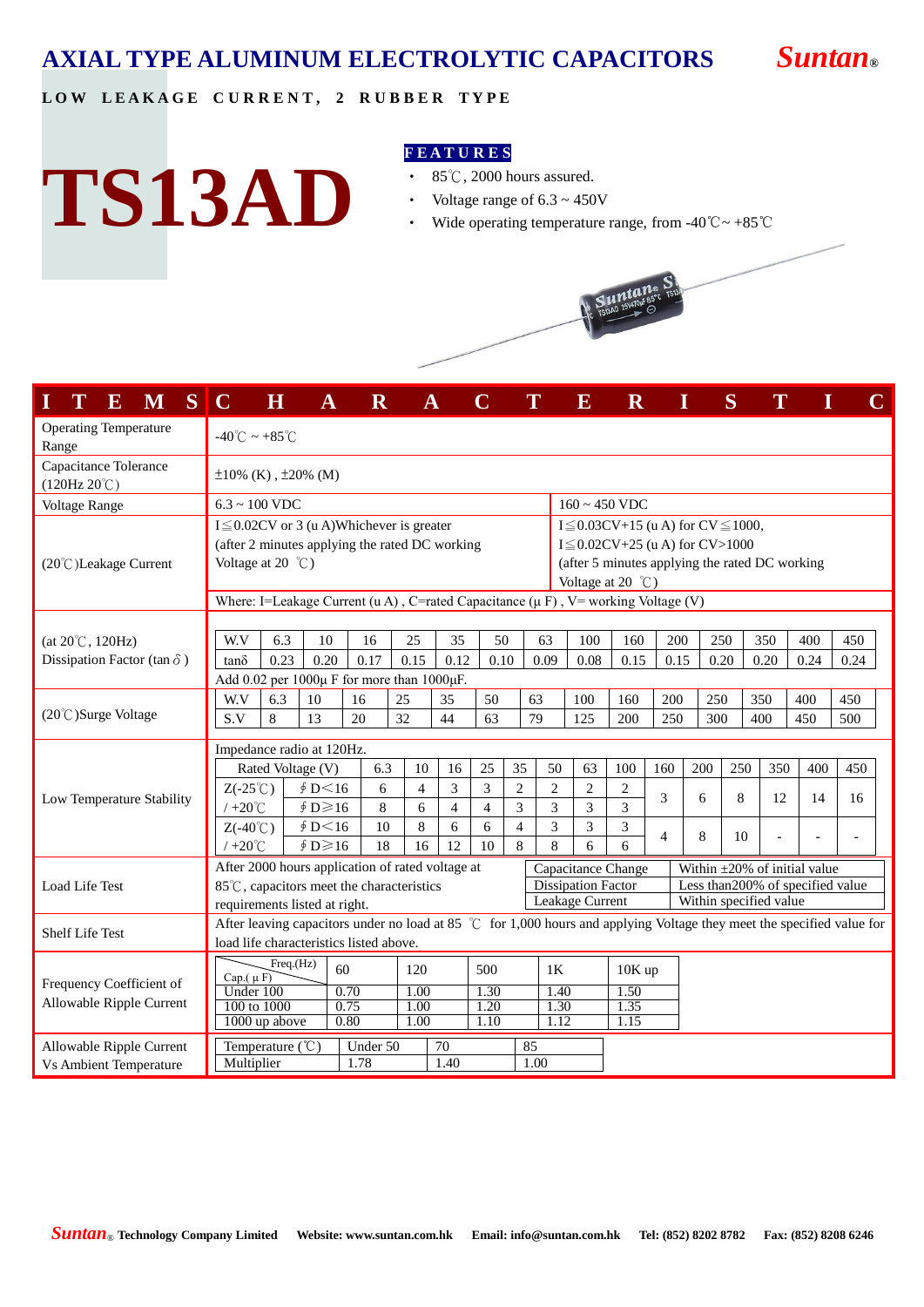### **AXIAL TYPE ALUMINUM ELECTROLYTIC CAPACITORS** *Suntan***®**

#### LOW LEAKAGE CURRENT, 2 RUBBER TYPE

# **TS13AD**

#### **DIAGRAM OF DIMENSIONS Unit:mm**

#### **PET Sleeve** Rub  $\Theta$ <br>2.5max  $\bigoplus$ LL 20min LL 20min  $L \pm \alpha$  max

|  | ber and seal |  |  |
|--|--------------|--|--|
|  |              |  |  |
|  |              |  |  |
|  |              |  |  |
|  |              |  |  |

| i,                           | Ød       | 0.6     | 0.6 | 0.6 | 0.6 | 0.8 |
|------------------------------|----------|---------|-----|-----|-----|-----|
| ľ,                           | $\alpha$ | 1.5     | 1.5 | 2.0 | 2.0 | 2.0 |
| ы<br>$\overline{\mathsf{x}}$ | β        | 0.5     | 0.5 | 1.0 | 1.0 | 1.0 |
|                              |          |         |     |     |     |     |
|                              |          | L±a max |     |     |     |     |
|                              |          |         |     |     |     |     |

#### LEAD DIAMETER

|  |  |  | $\mid$ ØD $\mid$ 6.3 $\mid$ 8 $\mid$ 10 $\mid$ 13 $\mid$ 16 $\mid$ 18 $\mid$ 22 $\mid$ 25                  |  |
|--|--|--|------------------------------------------------------------------------------------------------------------|--|
|  |  |  | $\vert$ Ød $\vert$ 0.6 $\vert$ 0.6 $\vert$ 0.6 $\vert$ 0.6 $\vert$ 0.8 $\vert$ 0.8 $\vert$ 0.8 $\vert$ 0.8 |  |
|  |  |  | $\alpha$   1.5   1.5   2.0   2.0   2.0   2.0   2.0   2.0                                                   |  |
|  |  |  | $\beta$   0.5   0.5   1.0   1.0   1.0   1.0   1.0   1.0                                                    |  |



#### **DIMENSIONS: Diameter (D**Ø**) x Length (L) mm RIPPLE CURRENT. mA at 85**℃**, 120Hz**

| V.DC       |                          | 6.3V<br>(0J)             | <b>10V</b><br>(1A)       |                   | <b>16V</b><br>(1C) |                   | 25V<br>(1E) |      | 35V<br>(1V) |      |
|------------|--------------------------|--------------------------|--------------------------|-------------------|--------------------|-------------------|-------------|------|-------------|------|
| μF         | ØDxL                     | mA                       | ØDxL                     | mA                | ØDxL               | mA                | ØDxL        | mA   | ØDxL        | mA   |
| 10         | $\sim$                   | $\sim$ $\sim$            | $\frac{1}{2}$            | $\frac{1}{2}$     | $\sim$             | $\qquad \qquad -$ | 6.3x13      | 50   | 6.3x13      | 58   |
| 22         | $\overline{\phantom{m}}$ | $\overline{\phantom{m}}$ | $\overline{\phantom{m}}$ | $\sim$ $-$        | 6.3x13             | 75                | 6.3x13      | 76   | 6.3x13      | 70   |
| 33         | $\qquad \qquad -$        | $\overline{\phantom{m}}$ | $\qquad \qquad -$        | $\qquad \qquad -$ | 6.3x13             | 87                | 6.3x13      | 80   | 6.3x13      | 115  |
| 47         | 6.3x13                   | 88                       | 6.3x13                   | 95                | 6.3x13             | 88                | 6.3x13      | 100  | 6.3x13      | 138  |
| <b>100</b> | 6.3x13                   | 121                      | 6.3x13                   | 145               | 6.3x13             | 160               | 8x13        | 215  | 8x16        | 232  |
| 220        | 6.3x13                   | 215                      | 8x13                     | 231               | 8x13               | 298               | 8x16        | 319  | 10x17       | 401  |
| 330        | 8x16                     | 305                      | 8x16                     | 327               | 8x16               | 365               | 10x17       | 454  | 10x21       | 514  |
| 470        | 8x16                     | 364                      | 8x16                     | 390               | 8x16               | 460               | 10x21       | 524  | 10x21       | 613  |
| 1000       | 10x17                    | 662                      | 10x17                    | 671               | 10x21              | 775               | 13x22       | 873  | 13x27       | 955  |
| 2200       | 13x22                    | 929                      | 13x22                    | 1051              | 13x27              | 1125              | 16x28       | 1344 | 16x33       | 1421 |
| 3300       | 13x27                    | 1150                     | 13x27                    | 1288              | 16x28              | 1454              | 16x33       | 1611 | 18x40       | 1640 |
| 4700       | 13x27                    | 1354                     | 16x28                    | 1552              | 16x33              | 1650              | 18x40       | 1881 | 18x40       | 2280 |
| 6800       | 16x28                    | 1762                     | 16x33                    | 1930              | 16x40              | 2040              | 18x40       | 2170 | 22x40       | 2470 |
| 10000      | 16x40                    | 2062                     | 18x40                    | 2122              | 18x40              | 2503              | 22x40       | 2893 | 25x41       | 3180 |

Note: Specification are subject to change without notice. For more detail and update, please visit our website.

*Suntan*® **Technology Company Limited Website: www.suntan.com.hk Email: info@suntan.com.hk Tel: (852) 8202 8782 Fax: (852) 8208 6246**